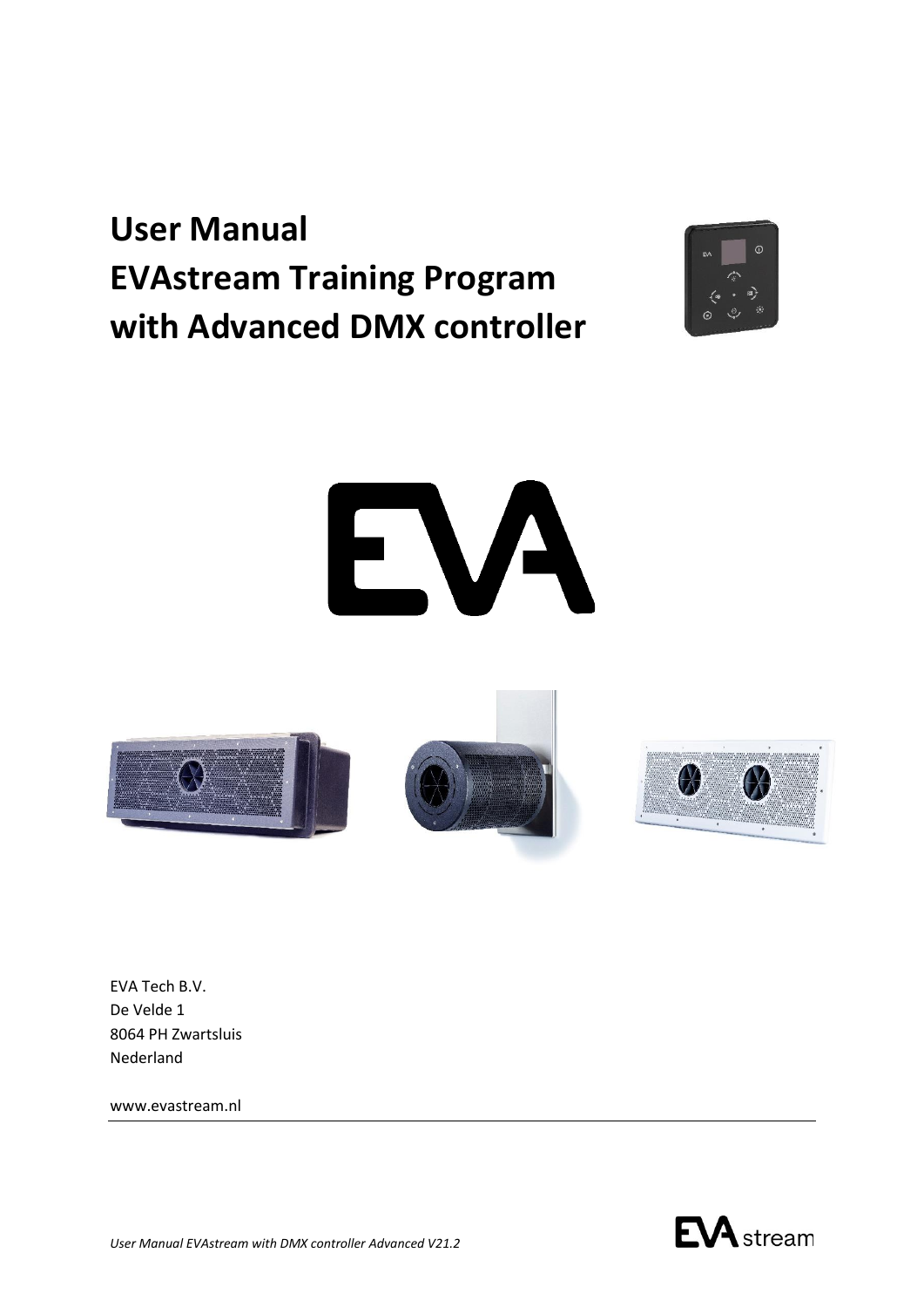### Congratulations on your EVAstream purchase!

We're sure that you'll truly enjoy this fantastic swimming machine. Thanks to the preprogrammed workout programs, you can look forward to a great experience. In this manual you'll find information about the structure of the training programs and the operation of the advanced DMX controller.

We have put together a training program that will challenge swimmers of all ages and levels and provide a lot of fun. Follow the program at your own level and within weeks you'll improve not only your fitness, but also your muscle power and speed. In addition to the basic program there are a number of endurance workouts and sprint workouts available, to keep you challenged.

Swimming is a healthy sport for the whole body, and doing this regularly trains all the muscle groups and strengthens your entire body. Swimming is also good for your mental health. The silence in the water and repetitive swim movements, combined with the synchronized coloured EVA underwater lights, will help you to stay in the moment. Swimming in the EVAstream is almost meditative; relaxation through exertion!

Always use the included swim cap while swimming in the EVAstream! And don't forget to return the information card included in the product box. As soon as we receive your completed card, we'll send you the free(!) welcome package that includes an EVAstream swimming bag, a luxury towel, and Arena Python swimming goggles. Ready to go?



Team EVA



 $\mathcal{L}$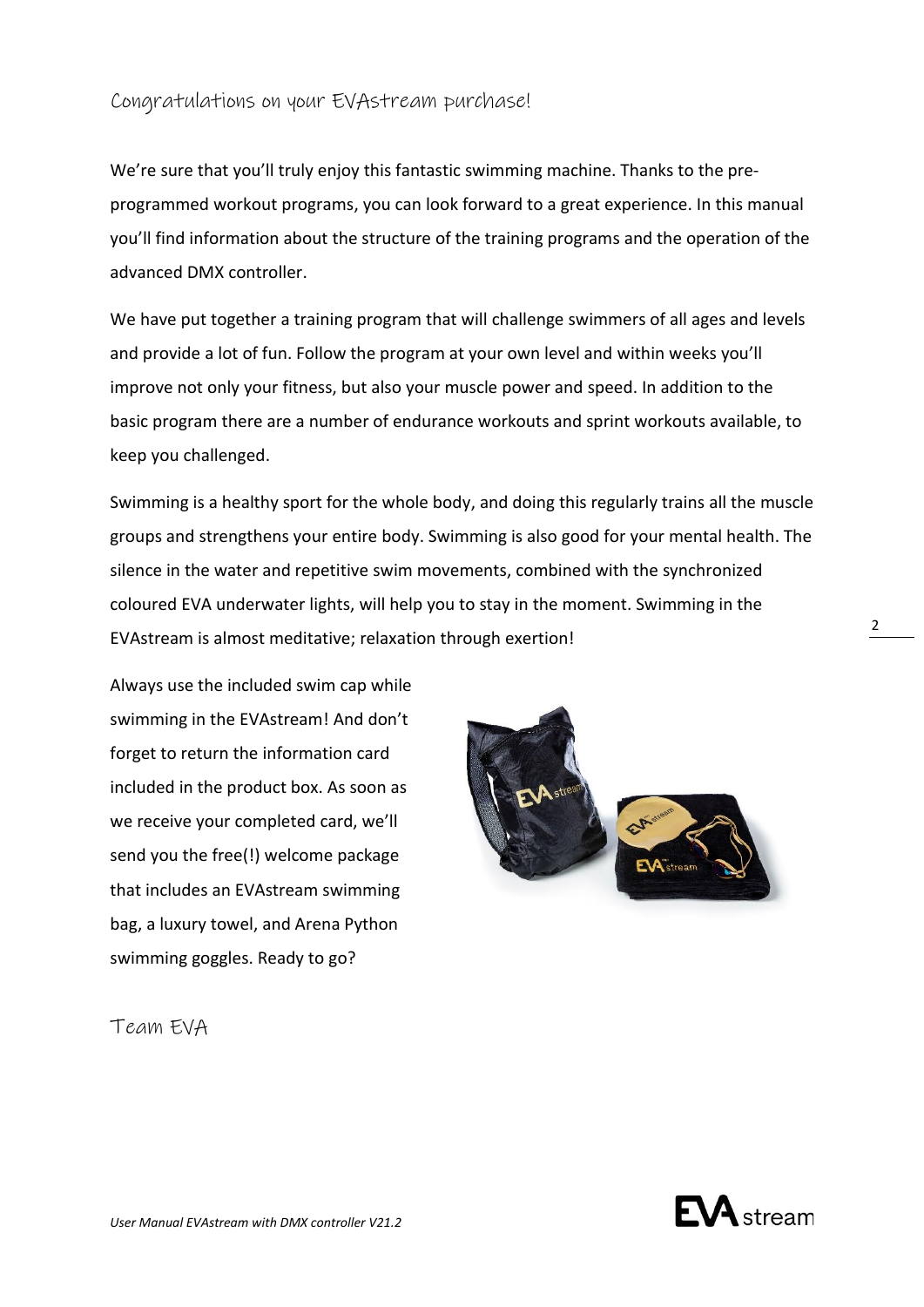# **Contents**

| $\mathbf{1}$   |  |
|----------------|--|
| $2^{\circ}$    |  |
| $\mathbf{3}$   |  |
| 4              |  |
| 5 <sup>5</sup> |  |
| 6              |  |
| $7^{\circ}$    |  |
| 8              |  |
| 9              |  |

# <span id="page-2-0"></span>**1. Safety**

ATTENTION! EVAstream is a powerful machine. The machine contains, among other things, a powerful motor with a rotating screw. As with any machine, always consider your safety and the safety of other users when using it. **Carefully follow the included instructions for safe operation of the EVAstream.** Failure to comply or inadequate compliance with these important instructions can



result in serious injury or property damage. We do not accept any claim under warranty and/or liability for material and/or immaterial damage as a result of failure to comply with these instructions regarding installation, assembly, and use.



Despite the hair safety measures applied, wearing a swim cap is mandatory for every EVAstream user. Wearing a swim cap not only enhances safety and the swimming experience, but also prevents early filter clogging.

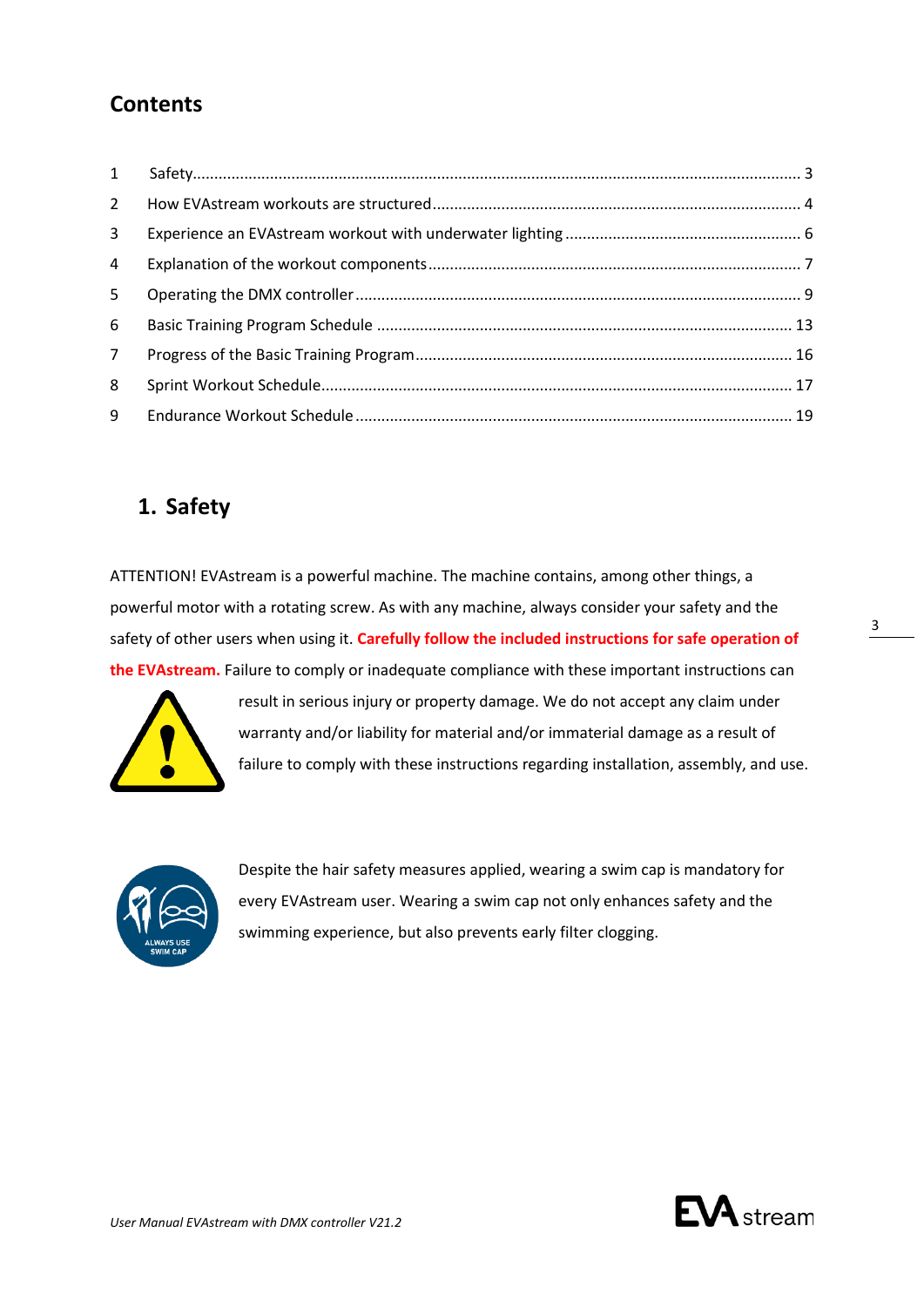# <span id="page-3-0"></span>**2. How EVAstream workouts are structured**

The advanced DMX controller has pre-programmed swim training programs:

- − 90 second Swim Test program to determine your current speed level.
- − A basic training program consisting of 10 workouts with alternating interval, sprint, and endurance exercises. The workouts increase in intensity and duration (15-45 minutes).
- − A sprint program with 5 sprint workouts (10-15 minutes).
- − An endurance program with 5 endurance workouts (30-60 minutes)
- − When you select "ON 100%" in the menu, you can swim endlessly in the EVAstream. Adjust the intensity of the EVAstream to your speed level (see page 10 for instructions).

These workouts have been designed by experienced swimmers in collaboration with professional swimming trainers. The workouts are aimed at building fitness and muscle power and improving speed and endurance.

### **Start with the Swim Test**

We recommend that you start with the basic training program. Before starting with the first workout, however, you first determine your current speed level using the Swim Test programs. During this test program, you swim for 90 seconds at a constant speed. The program that you can manage for 90 seconds, corresponds to the speed level that you should choose for the workouts.

For example: you are an experienced swimmer and you choose Swim Test 70%. You will then swim for 90 seconds at 70% of the EVAstream's maximum speed. Are you able to maintain this speed, but you are out of breath after the test? Then this is your current speed level. Afterwards, when you select a workout, you set the "intensity" to 70%. The workout automatically adjusts to your speed level (further explanation about the selection of workouts, and setting the DMX controller follows later in this document).

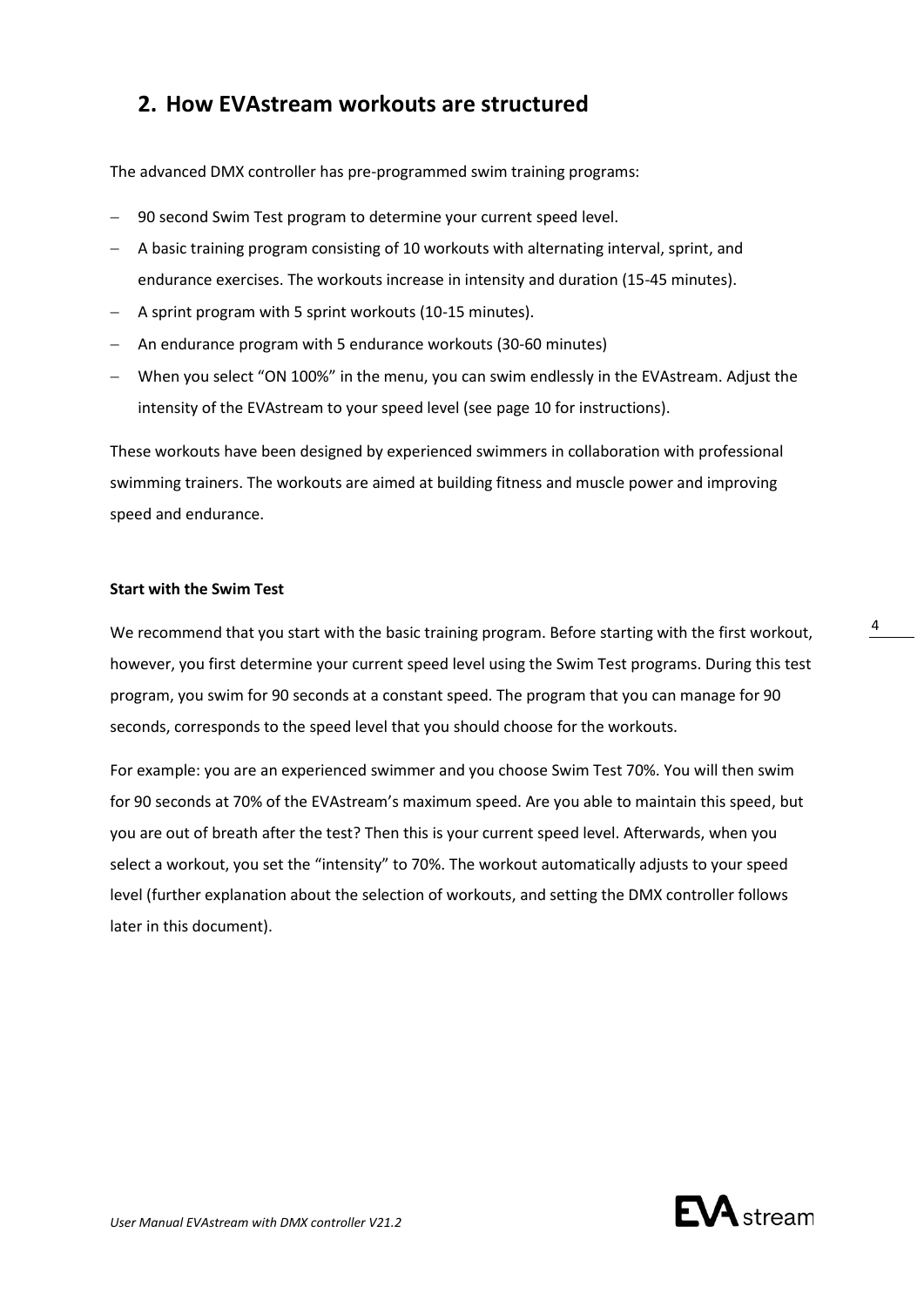### **Follow the Basic Training Program**

The basic training program consists of 10 workouts which run from 15 to 45 minutes. The workouts include interval, sprint, and endurance elements. By following this program, you'll improve your fitness responsibly.

We recommend swimming each workout 3 times before proceeding to the next workout, with 1 to 3 days of rest between workouts. After about 10 weeks you will have completed the program.

### **Vary and challenge yourself even more**

After the basic training program, you can move on to the specific endurance and sprint training programs. Or, you can increase the intensity level and repeat the training program at a higher intensity level. Personalize the workouts to suit your needs. Vary your swim strokes, perform technique exercises or use training equipment such as kickboards, pullbuoys, hand paddles, fins or snorkels. Get the most out of the training programs and keep challenging yourself!

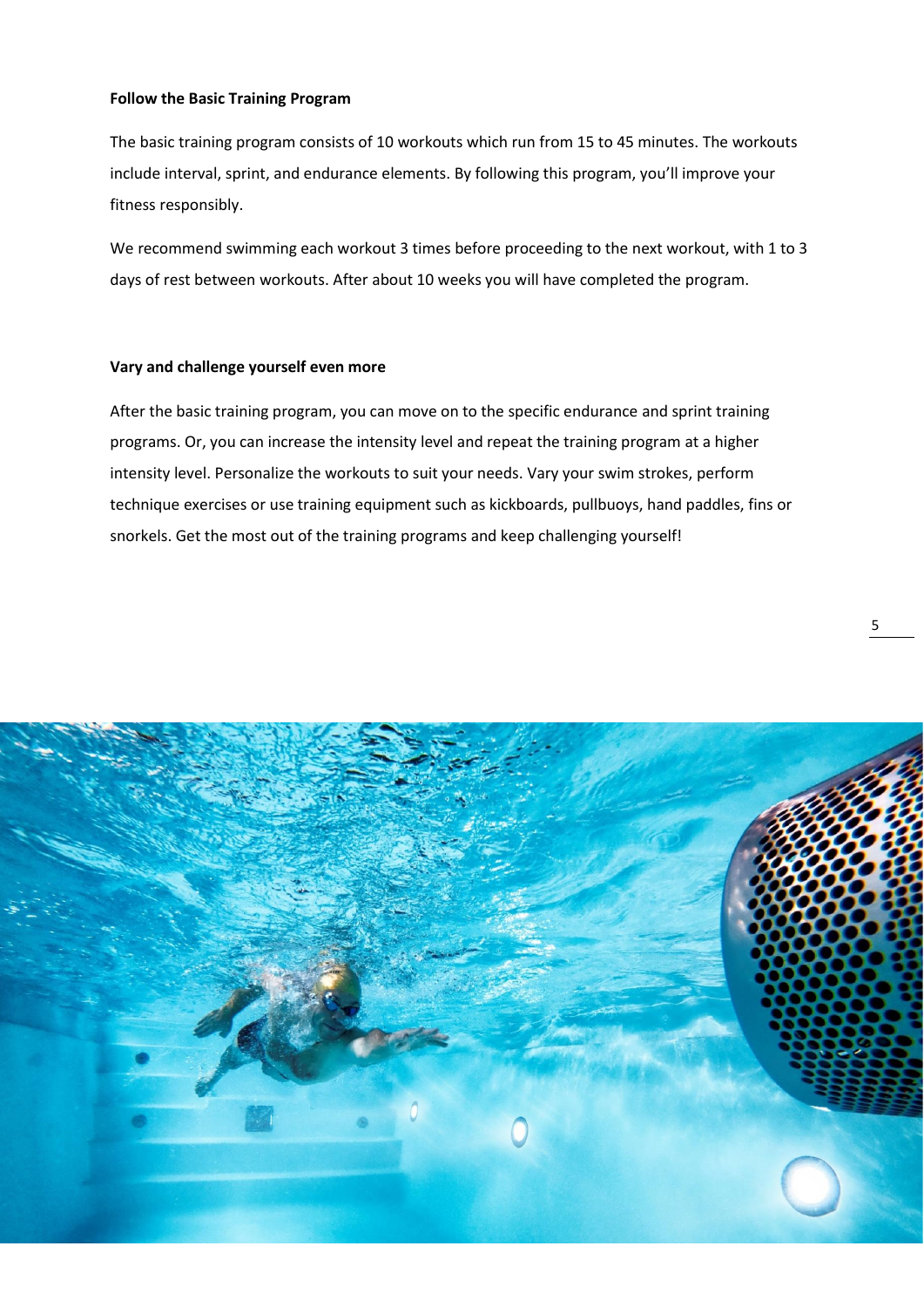# <span id="page-5-0"></span>**3. Experience an EVAstream workout with underwater lighting**

EVA Optic's LED underwater lighting enhances your workout experience in a unique way. The lighting is completely synchronized with the exercises and offers the swimmer a fantastic source of orientation and motivation during a workout. The RGBW-coloured lights indicate when a rest break ends, how far along you are with a given exercise, and how many repetitions you still have to go. Are you curious about experiencing an EVAstream workout with EVA's multi-coloured underwater lighting? Here is a preview of what to expect!

*"You select a workout at your own level. The underwater lights turn white, you now have one minute to take your starting position. You are in the water about 2.5 meters from the machine and you're ready to go.* 

*The underwater lighting flashes. The machine activates and you start swimming at a relaxed pace – a nice warm-up. After a short break, the real workout begins. The lamps turn red and the machine turns on. You start with an endurance exercise at medium speed. You swim against the current. The current is stable and strong, without splashes. It feels as if you were swimming in a 25-meter pool.*

*The underwater lighting guides you through the workout. Every exercise, whether it be a sprint or endurance exercise, is made up of 3 sections; you start the exercise with a red lighting, after you've completed one third of the program, the lights turns green, and you end with blue lights. The changing colours provide orientation within the exercise, and it motivates you, as well.*

*Are the lights blue? Then you know that you're almost done, you take it up a notch! Breaks are also built into each exercise. The lights then turn white, the EVAstream is switched off, and you can catch your breath. A few seconds before the start of the next exercise, the lights flash briefly. The number of flashes indicates how many repetitions of this exercise will follow.*

*After an endurance exercise at a fixed pace, a progressive speed exercise, and a series of sprints, there is a cool down. The workout is now complete. Next time continue with the program's second workout. This way you keep challenging yourself! \**

\* In the above example, we have assumed use of the EVAstream in combination with the DMX EVO Controller and EVA RX Smart multi-coloured underwater lights.

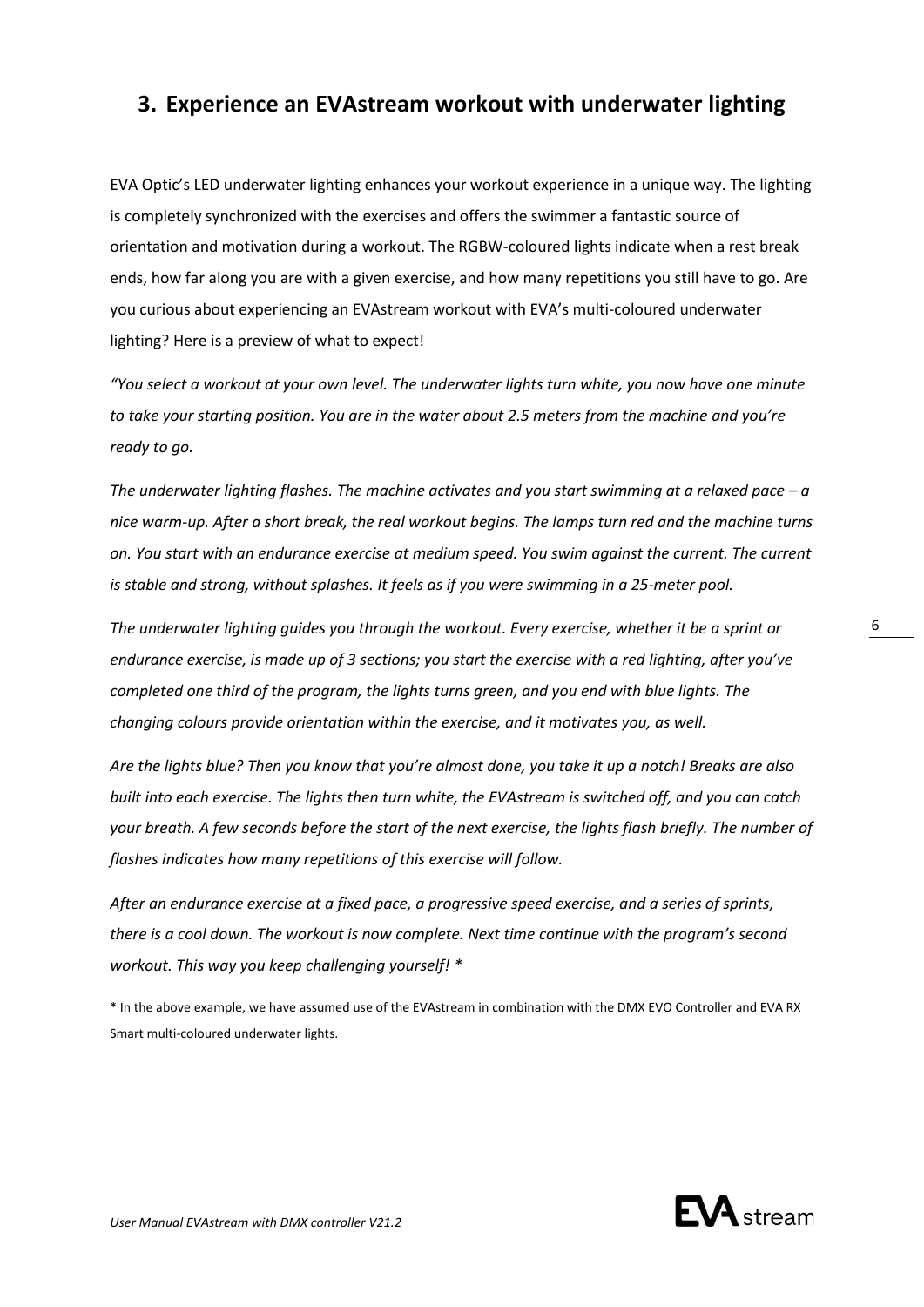# <span id="page-6-0"></span>**4. Explanation of the workout components**

Each workout has a fixed structure: a warm up, one to three core exercises, and a cool down. A core exercise is a set of repetitions of a particular exercise. The goal of a core exercise is, for example, to build fitness, practice technique, or improve speed.

### **Intensity zones**

The speed of workouts differs. We have divided these speeds into intensity zones:

I1: Warm up, cool down and recovery (50-60% of your maximum power)

I2: Slow endurance pace that you can maintain for a long time (60-70%)

I3: Endurance pace to build fitness and stamina (70-80%)

I4: Intensive pace, difficult to maintain, approaching muscle strain (acidification) (80-90%)

I5: Sprint (90-100%)

In the workout schedules you can see precisely in which intensity zone you will perform each exercise.

### **Underwater lighting colours and flashes**

| Breaks:              | White light                                                                                                          |
|----------------------|----------------------------------------------------------------------------------------------------------------------|
| Flashes:             | Indicates the end of a break. The number of flashes indicates the remaining<br>number of repetitions of an exercise. |
| Repetition/exercise: | Each repetition consists of: 1/3 of its duration in red light, then 1/3 in green<br>light, and 1/3 in blue light.    |

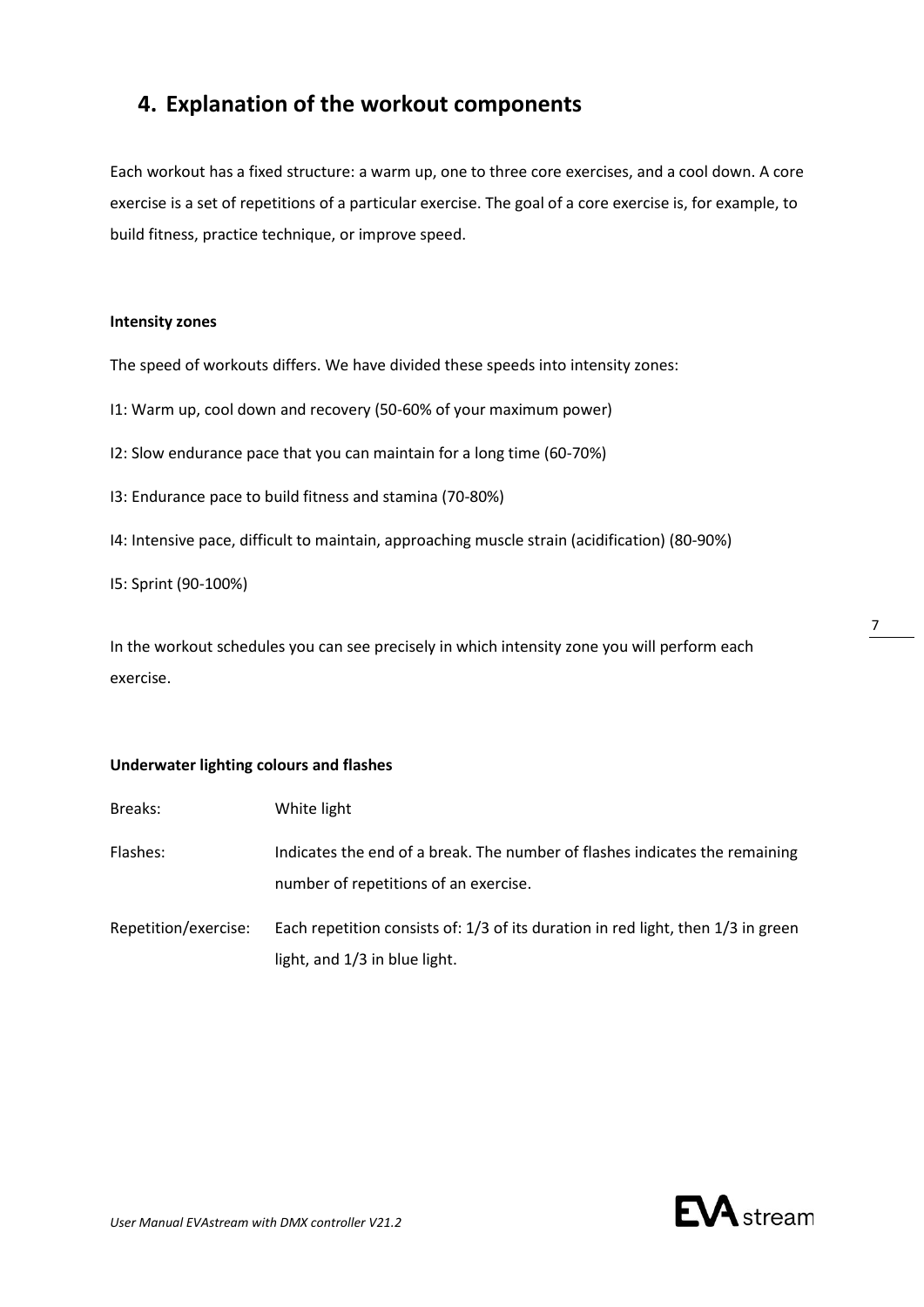### **Core exercises and repetitions**

The main components of a workout are known as core exercises. Each workout has 1, 2, or 3 core exercises. A core exercise is a set of repetitions of an exercise. The structure of repetitions within a core exercise varies. The workout schedules indicate which type of core exercise you will swim during each workout.

### Steady

You perform each repetition within the core exercise at the same fixed speed. For example: 5x 1 minute at a fixed speed in zone I3 with 30 seconds rest after each repetition.

### Up/down

Each repetition of the core is performed at a different pace. The speed of the repetition run from low to high and back to low. For instance, 6x 2 minutes swimming in zone I2-I3-I2 with a 30 second break. You swim the first two repetitions in zone I2, the next two repetitions in I3, and the last two repetitions again in I2.

### Progressive

After each repetition (or after each 2 repetitions) within the core, the pace increases. For instance: 3x 3 minutes swimming with a 30 second break after each repetition. You swim the first repetition in zone I2 and after the 30-second break you swim the next repetition in I3, and the last repetition in I4.

### Curved Repetition

Every repetition within the core exercise is the same. However, the pace *within the repetition* varies from low to high, and then back to low, like a curve. For instance, 4x 2 minutes curved in zone I3-I4-I3 means that you start each repetition in zone I3; within the repetition, the EVAstream increases to zone I4 and then at the end of the repetition it decreases the pace again. After a 30-second break, you continue with the next, identical repetition.

### Inclined Repetition

Every repetition within the core is the same. However, the pace is increased *within the repetition*. For example: 8x 45 seconds inclined I4-I5 means that you start each repetition low in zone I4; within the repetition the EVA stream accelerates to the top of zone I4, and then to zone I5. After the 30-second break, you continue with the next, identical repetition.

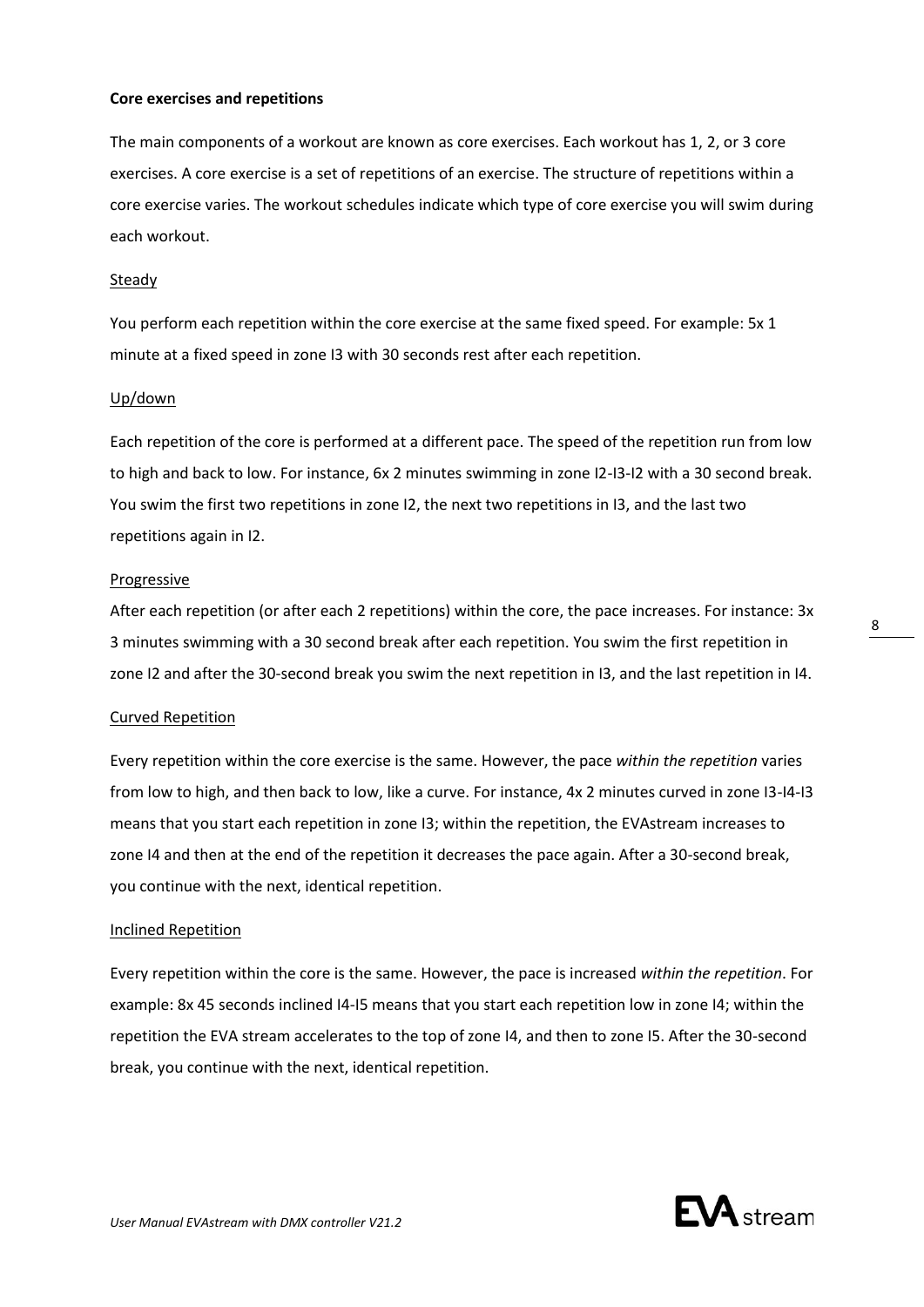# <span id="page-8-0"></span>**5. Operating the DMX controller**

With the Advanced controller you can control the EVAstream and LED underwaterlighting. Both separately and synchronised, for example during the swim workouts. Controlling the panel is easy:



**Switching the panel on/off:** select "ON/OFF" and thereafter "OK/confirm"

### **Zones**

By **selecting a zone** you can choose to operate only the EVAstream, only the underwaterlighting or both (all). In Zone EVAstream you can **switch the EVAstream on and off** and also choose swimming workouts without underwaterlighting. In zone Poollight you can **choose the light colour or light show**. In zone All you will find the **workouts with automatic photochromic underwaterlights**. Select "select zone" and use the buttons "up" and "down" to select the desired zone. Then select "OK/confirm" to confirm your choice.

### **Workouts and colour scenes**

After selecting the zone you can **switch on the EVAstream at a fixed speed, start a training or choose a light colour** (depending on the selected zone). Select "Select Training/Scene" and use the buttons "up" and "down" to select the desired training or scene. Then select "OK/Confirm" to confirm your choice.

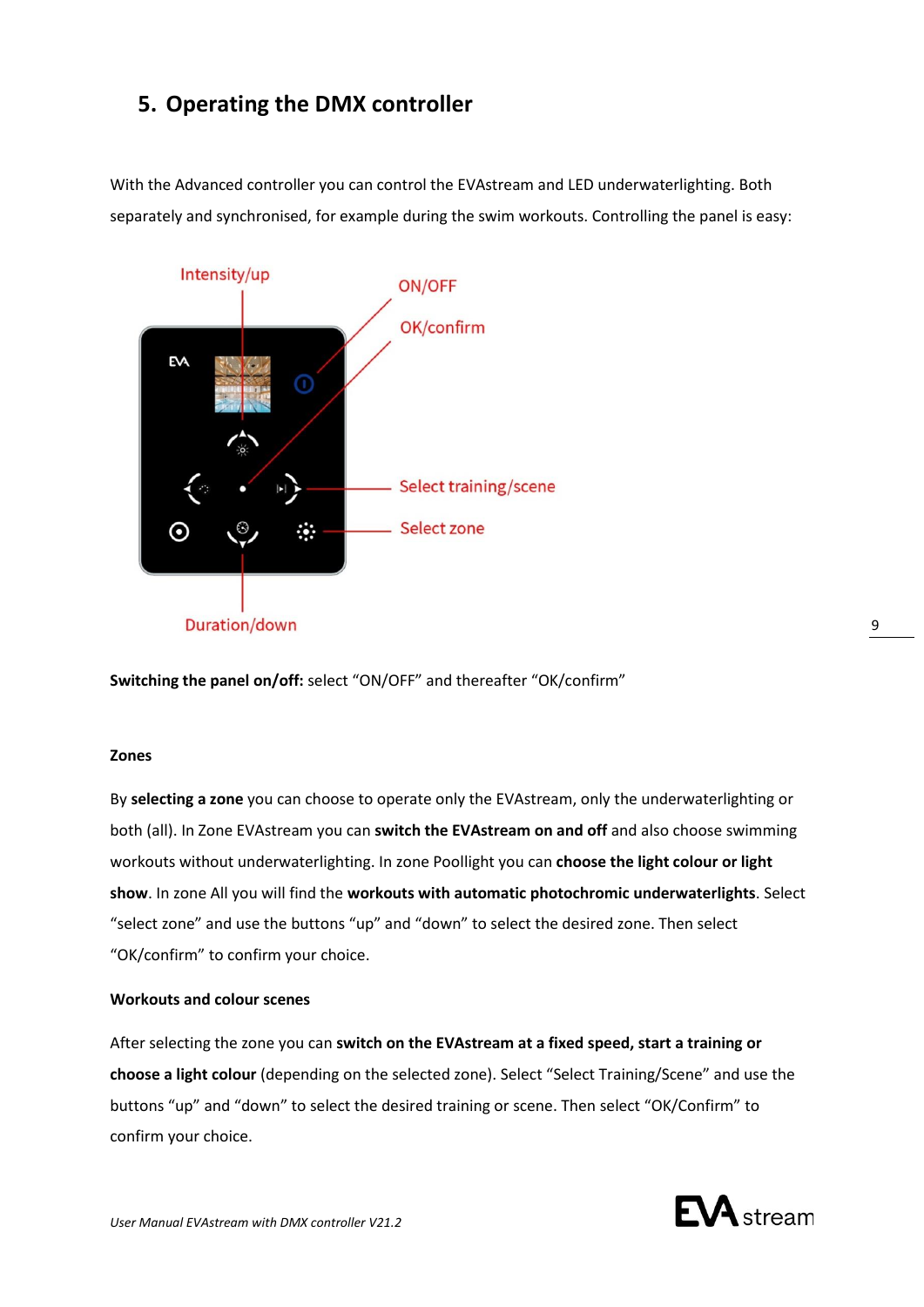| <b>ZONES</b>          |                  |                    |  |  |
|-----------------------|------------------|--------------------|--|--|
| All                   | <b>EVAstream</b> | <b>Pool Lights</b> |  |  |
| OFF                   | OFF              | OFF                |  |  |
| ON 100%               | ON 100%          | White              |  |  |
| <b>Training 1 15m</b> | Training 1 15m   | Sky Blue           |  |  |
| Training 2 15m        | Training 2 15m   | Blue               |  |  |
| Training 3 15m        | Training 3 15m   | Mediterranean      |  |  |
| Training 4 15m        | Training 4 15m   | Green              |  |  |
| <b>Training 5 20m</b> | Training 5 20m   | Yellow             |  |  |
| Training 6 22m        | Training 6 22m   | Orange             |  |  |
| Training 7 25m        | Training 7 25m   | Red                |  |  |
| Training 8 30m        | Training 8 30m   | Pink               |  |  |
| Training 9 30m        | Training 9 30m   | Purple             |  |  |
| Training 10 45m       | Training 10 45m  | Lightshow Fade     |  |  |
| Sprint 1 10m          | Sprint 1 10m     | Lightshow Jump     |  |  |
| Sprint 2 10m          | Sprint 2 10m     |                    |  |  |
| Sprint 3 15m          | Sprint 3 15m     |                    |  |  |
| Sprint 4 15m          | Sprint 4 15m     |                    |  |  |
| Sprint 5 15m          | Sprint 5 15m     |                    |  |  |
| Endurance 1 30m       | Endurance 1 30m  |                    |  |  |
| Endurance 2 45m       | Endurance 2 45m  |                    |  |  |
| Endurance 3 45m       | Endurance 3 45m  |                    |  |  |
| Endurance 4 60m       | Endurance 4 60m  |                    |  |  |
| Endurance 5 60m       | Endurance 5 60m  |                    |  |  |
| Swim Test 100%        | Swim Test 100%   |                    |  |  |

### **Intensity**

The "intensity" button has multiple functions; dimming of the underwaterlights and controlling of the flow rate (EVAstream). Also swimtrainings can be easily adjusted to your own swimming level with the Intensity button. After you have chosen a training or color scene, you push the "Intensity" button. Use the "up" and "down" button to choose the desired percentage. Then select "OK/confirm" to confirm your choice.

### **Duration**

The "duration" button is used for extending or shortening a light scene (lightshow Fade or Jump). With 'duration' also swimtrainings are extended or shortened. Both the swim exercises and the rest breaks are then proportionally (percentage) extended or shortened. Do you want to shorten or extend the training time? Push the button "Duration" followed by "up" or "down". Then select "OK/confirm" to confirm your choice.

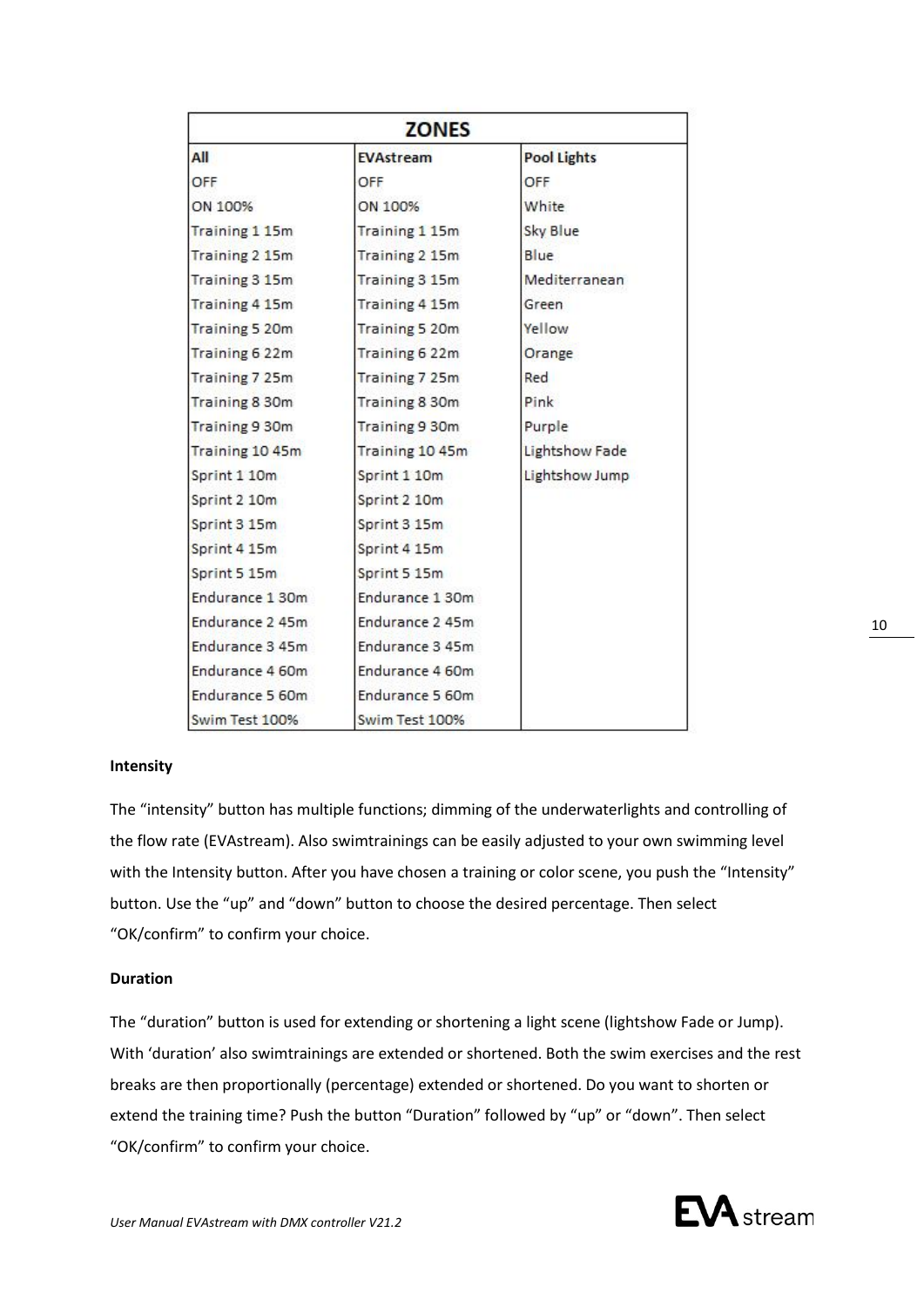### **Step-by-step plan to start up a Swim Test**

Before you start the training program, you first do a Swim Test. This is how you determine your current speed level. A Swim test takes 90 seconds.

Experienced swimmers, for instance, can start with "Swim Test 80%", and less experienced swimmers with "Swim Test 50%". The Swim Test that you can just manage to endure determines your speed level. It may be necessary to do the Swim Test at different levels to determine your optimum speed level. This is only done once, so take your time and make sure you find the correct level. It is an important step prior to starting with the real workouts.

1. Switch on the DMX controller by pressing the "On / Off" button. The button lights up green.

2. Press the "Select Zone" button. On the screen you will see an overview of the available zones (All, EVAstream and Poollight). Use the "Up" and "Down" buttons to select the zone "all". Press the "Confirm" button.

3. Press the "Select Training/Scene" button. On the screen you will see an overview of the available trainings within the just selected zone 'all'. Use the buttons "up" and "down" to select the Swim Test. Press the "confirm" button.

4. Press the "Intensity" button. The display shows a percentage. Select the speed percentage that you think best suits your current maximum swimming speed with the buttons "up" and "down". Press the "confirm" button.

4. The underwater lighting turns on. You now have 1 minute to get into the water, and get ready for the test of 90 seconds.

5. After completing the test, you may need to run the test again at a higher or lower level. Then perform steps 2-4 again. The percentage you struggle to maintain for 90 seconds is the percentage you enter for your future workouts.

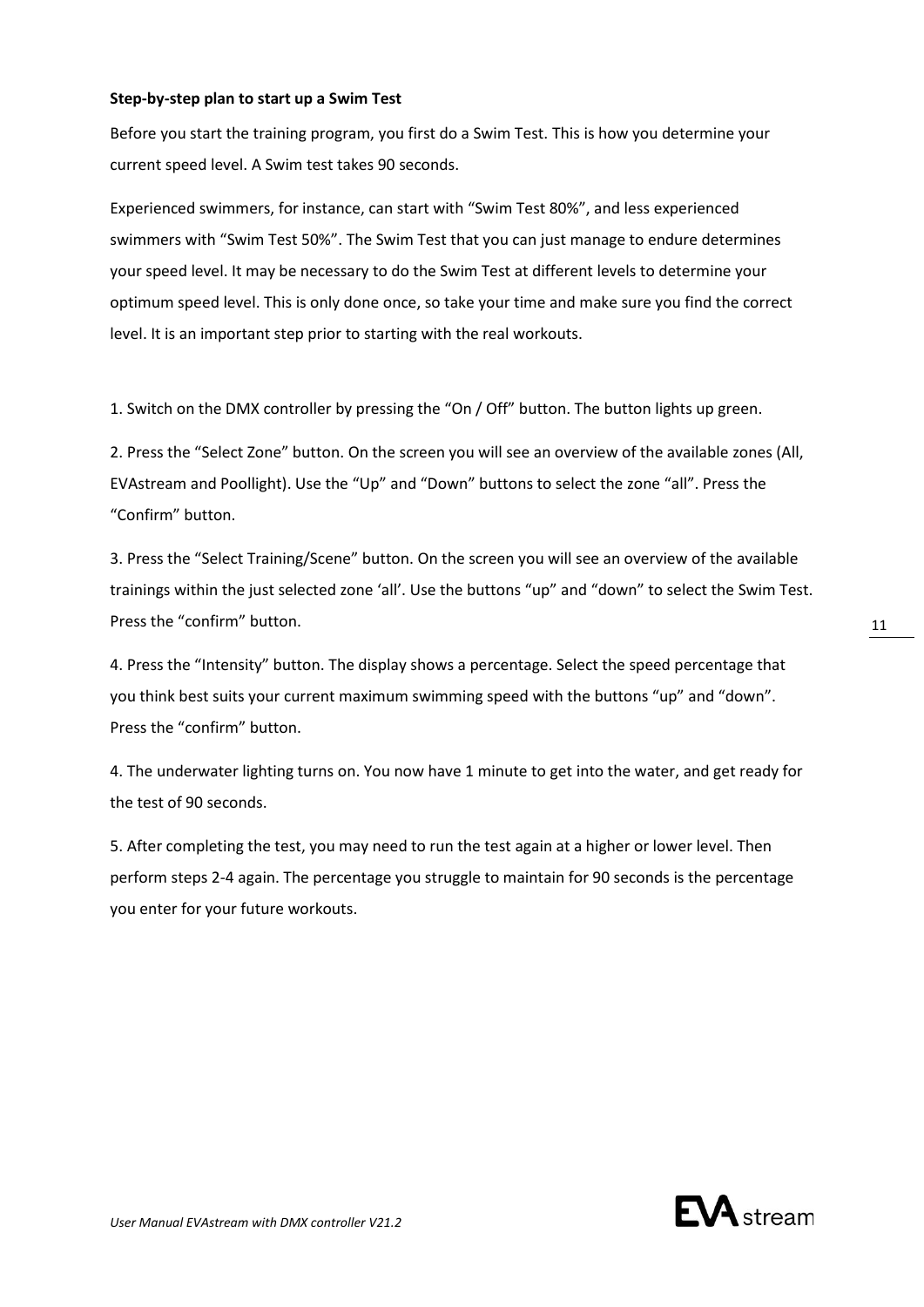### **Step-by-step plan to start the first training**

Did you complete the Swim Test? After determining your level with the Swim Test, you can start the first basic workout program (training 1 15m) at your own level. You can do this as follows:

- 1. Switch on the DMX controller by pressing the "On / Off" button. The button lights up green.
- 2. Press the "Select Zone" button. On the screen you will see an overview of the available zones (All, EVAstream and Poollight). Use the "Up" and "Down" buttons to select zone "All", press the "ok/confirm" button.
- 3. Press the "Select Training/Scene" button. On the screen you will see an overview of the available trainings. Use the buttons "up" and "down" and choose for "Training 1 15m" (or another training when you are ready). Press the "confirm" button.
- 4. The underwater lighting switches on. You now have 1 minute to make the remaining selections and get into the water, ready for your first workout.
- 5. Now click on the "Intensity" button. The display shows a percentage. Use the "Up" and "Down" buttons to select the speed percentage that resulted from your Swim Test. Press "Confirm".
- 6. OPTIONAL: You can also extend or shorten the entire workout. The swimming exercises as well as the breaks will be proportionally extended or shortened. Would you like to extend or shorten the duration of a workout? To do this, use the "Duration" button followed by the "Up" or "Down" buttons. Press "Confirm" to save your selection. Attention: the duration of a workout is shortened with the "Up" button and extended with "Down" button. For instance:

To shorten a 20-minute workout to 15 minutes (-25%): Set "Duration" to 125%. To extend a 30-minute workout to 40 minutes (+33%):

Set "Duration" to 66%.

*(With a percentage below 100, you are slowing down the duration of a workout, as it were, resulting in a lengthier workout. With a percentage above 100, you are speeding up the duration of workout, resulting in a shorter workout. )*

7. Now get into the water to start your workout. Enjoy!



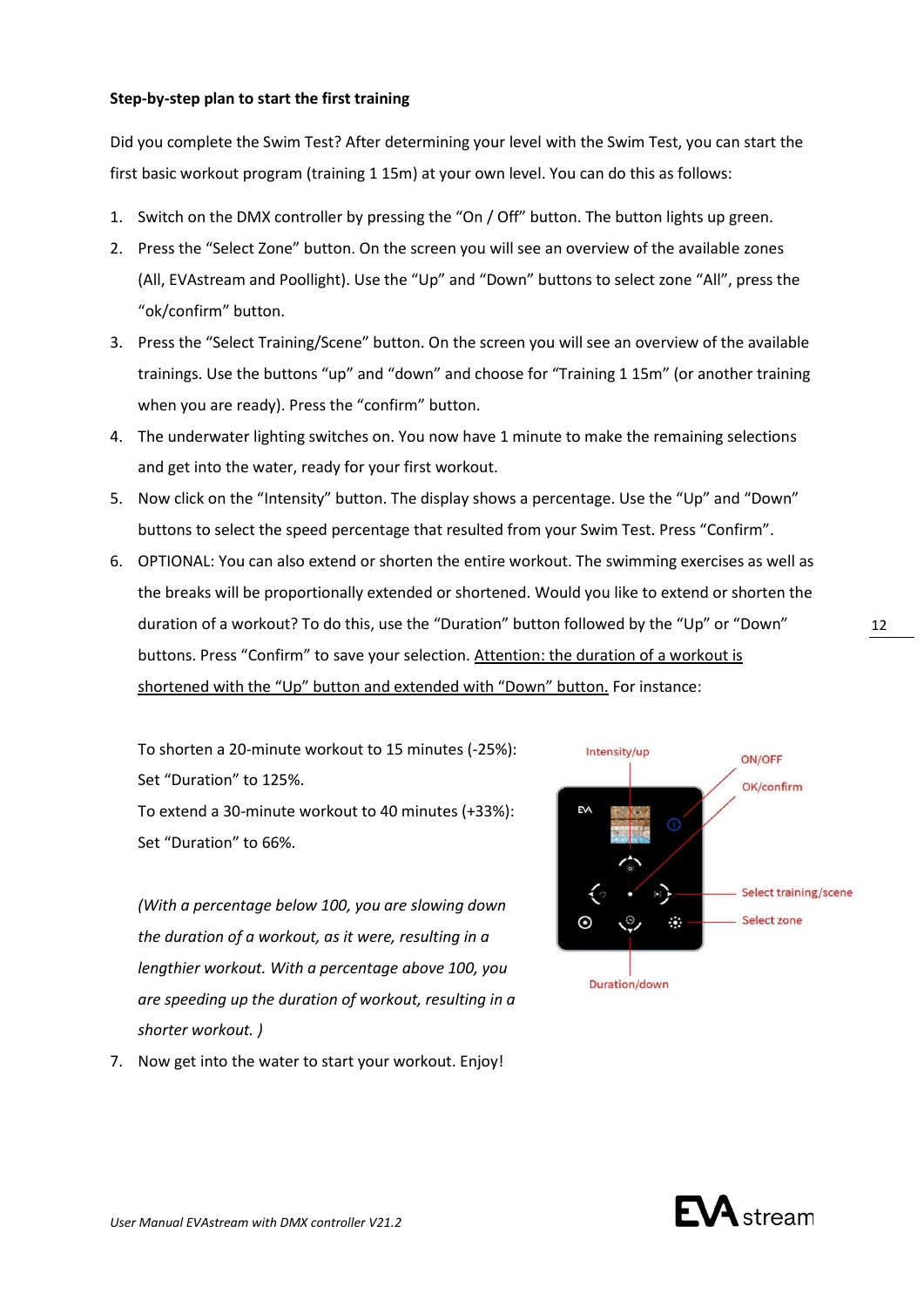# <span id="page-12-0"></span>**6. Basic Training Program Schedule**

We recommend that you perform the training program in the correct order so that every workout is done 3 times before proceeding to the next one. Ensure at least 1 but no more than 3 days of rest between workouts. Every workout starts with a 60-second break. This gives you some time to get into the water and get ready for your workout.

### **Training 1: 15min.**

|                 | <b>No. of repetitions</b> | <b>Repetition duration</b> | Type of core exercise | <b>Zone</b> | <b>Break</b> |
|-----------------|---------------------------|----------------------------|-----------------------|-------------|--------------|
| Warm up         |                           | 2 minutes                  | Steady                | 11          | <b>30s</b>   |
| Core exercise 1 | 6x                        | 1 minute                   | Progressive           | $ 12 - 13 $ | 20s          |
| Core exercise 2 | 1x                        | 3 minutes                  | Steady                | 12          | <b>30s</b>   |
| Cool down       |                           | 2.5 minutes                | Steady                | 1           |              |

Type of workout: leisurely-paced interval

### **Training 2: 15min.**

Type of workout: high-paced interval

|                  | No. of repetitions | <b>Repetition duration</b> | Type of core exercise | <b>Zone</b> | <b>Break</b> |
|------------------|--------------------|----------------------------|-----------------------|-------------|--------------|
| Warm up          |                    | 2 minutes                  | Steady                | 11          | 30s          |
| Core exercise 1  | 1x                 | 3 minutes                  | Inclined Rep.         | 13          | 30s          |
| Core exercise 2  | 6x                 | 1 minute                   | Steady                | 14          | 20s          |
| <b>Cool down</b> |                    | 2.5 minutes                | Steady                | IТ          |              |

### **Training 3: 15min.**

Type of workout: Endurance workout

|                  | No. of repetitions | <b>Repetition duration</b> | Type of core exercise | Zone      | <b>Break</b>    |
|------------------|--------------------|----------------------------|-----------------------|-----------|-----------------|
| Warm up          |                    | 2 minutes                  | Steady                | 11        | l30s            |
| Core exercise 1  | 1x                 | 4 minutes                  | Inclined Rep.         | $12 - 14$ | l30s            |
| Core exercise 2  | 11x                | 5 minutes                  | Steady                | 13        | 30 <sub>s</sub> |
| <b>Cool down</b> |                    | 2.5 minutes                | Steady                |           |                 |

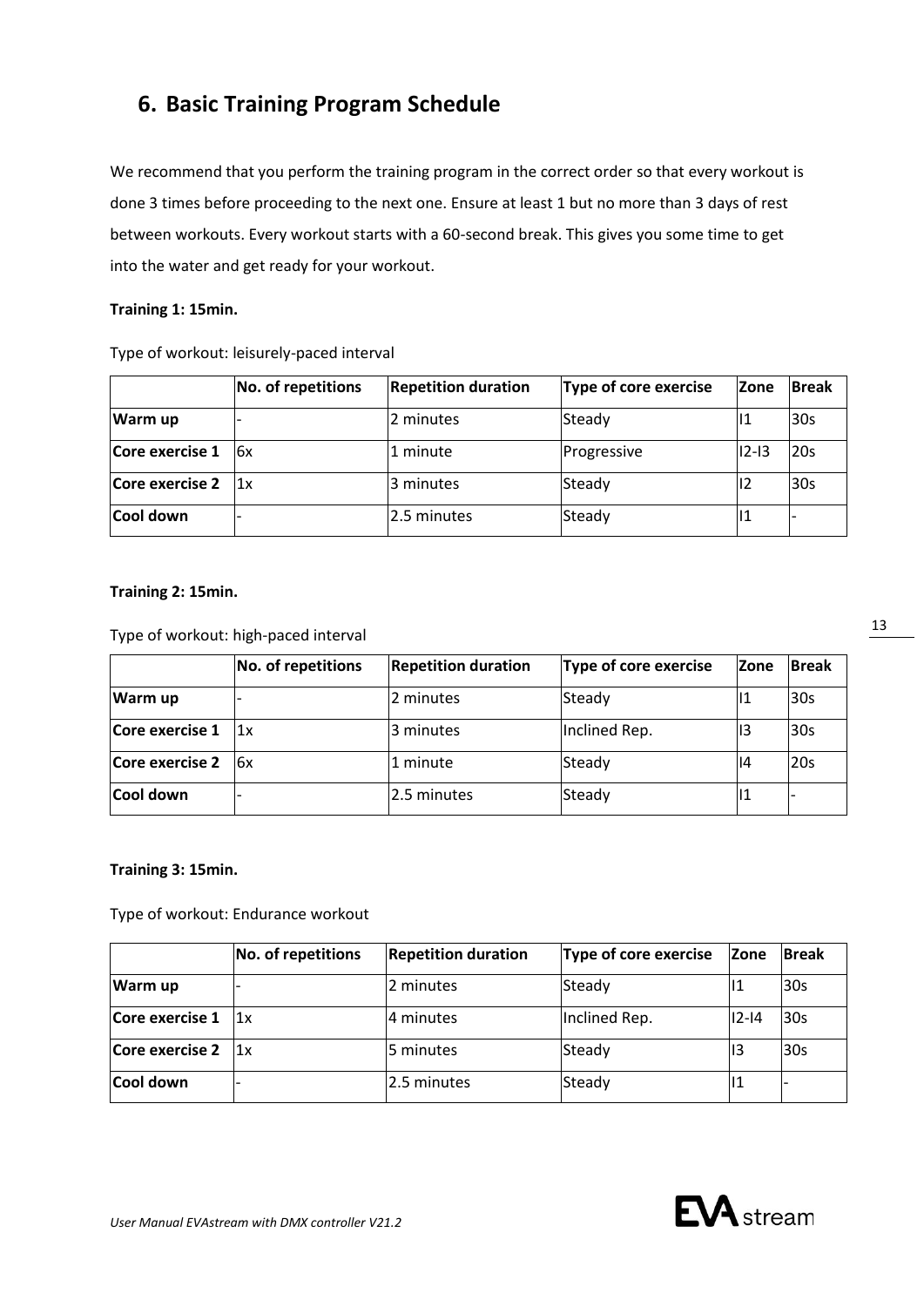### **Training 4: 15min.**

### Type of workout: Sprint workout

|                        | No. of repetitions | <b>Repetition duration</b> | <b>Type of core exercise</b> | Zone      | <b>Break</b>    |
|------------------------|--------------------|----------------------------|------------------------------|-----------|-----------------|
| Warm up                |                    | 2 minutes                  | Steady                       | 11        | 30s             |
| Core exercise 1        | 6x                 | 30 seconds                 | Up/Down                      | 15        | 20s             |
| <b>Core exercise 2</b> | 4х                 | 45 seconds                 | Progressive                  | $13 - 15$ | 30 <sub>s</sub> |
| Cool down              |                    | 2.5 minutes                | Steady                       | 11        |                 |

### **Training 5: 20min.**

Type of workout: Endurance workout

|                  | No. of repetitions | <b>Repetition duration</b> | Type of core exercise | <b>Zone</b> | <b>Break</b> |
|------------------|--------------------|----------------------------|-----------------------|-------------|--------------|
| Warm up          |                    | 2 minutes                  | Steady                |             | 30s          |
| Core exercise 1  | l3x                | 3 minutes                  | Inclined Rep.         | $12 - 14$   | 30s          |
| Core exercise 2  | 1x                 | l5 minutes                 | Steady                | 13          | 30s          |
| <b>Cool down</b> |                    | 2.5 minutes                | Steady                |             |              |

### **Training 6: 22min.**

Type of workout: high-paced interval

|                 | <b>No. of repetitions</b> | <b>Repetition duration</b> | Type of core exercise | <b>Zone</b> | <b>Break</b> |
|-----------------|---------------------------|----------------------------|-----------------------|-------------|--------------|
| Warm up         |                           | 2 minutes                  | Steady                | 11          | 30s          |
| Core exercise 1 | 1x                        | 4 minutes                  | Steady                | 13          | 30s          |
| Core exercise 2 | 4x                        | 1.5 minutes                | Curved Rep.           | 13          | l30s         |
| Cool down       |                           | 2.5 minutes                | Steady                | 11          |              |

### **Training 7: 25min.**

Type of workout: leisurely-paced interval

|                 | No. of repetitions | <b>Repetition duration</b> | Type of core exercise | <b>Zone</b> | <b>Break</b> |
|-----------------|--------------------|----------------------------|-----------------------|-------------|--------------|
| Warm up         |                    | 2 minutes                  | Steady                | 11          | 30s          |
| Core exercise 1 | l1x                | 9 minutes                  | Inclined Rep.         | $12 - 13$   | 60s          |
| Core exercise 2 | 18x                | 1 minute                   | Progressive           | $12 - 14$   | 30s          |
| Cool down       |                    | 2.5 minutes                | Steady                | 14          |              |

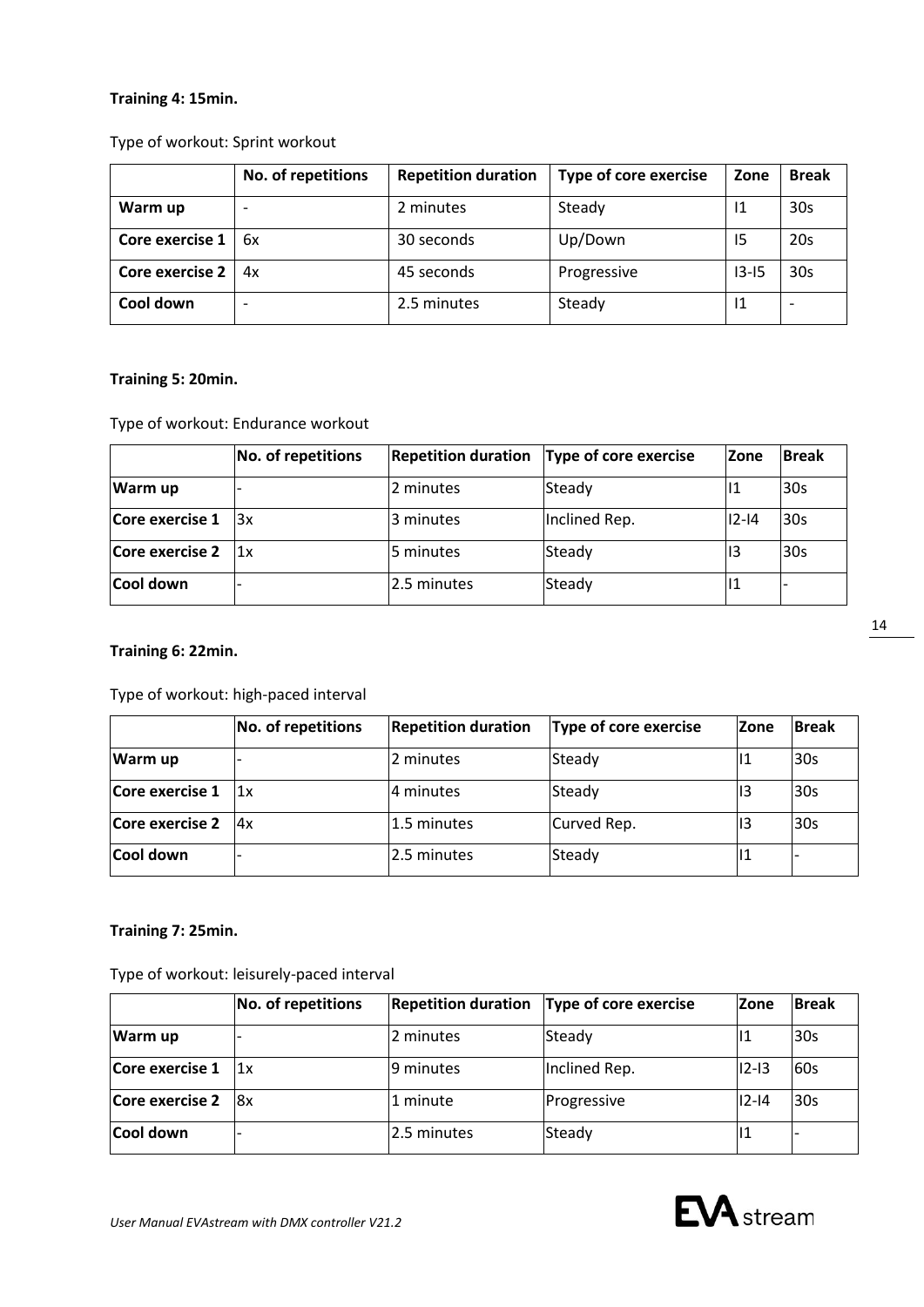### **Training 8: 30min.**

Type of workout: high-paced interval

|                           | No. of repetitions | <b>Repetition duration</b> | Type of core exercise | <b>Zone</b> | <b>Break</b> |
|---------------------------|--------------------|----------------------------|-----------------------|-------------|--------------|
| Warm up                   |                    | 2 minutes                  | Steady                |             | 30s          |
| Core exercise 1           | 13x                | 5 minutes                  | Inclined Rep.         | 13          | 30s          |
| Core exercise $2 \,   5x$ |                    | 1.5 minutes                | Progressive           | 13-14       | 30s          |
| Cool down                 |                    | 2.5 minutes                | Steady                | 14          |              |

### **Training 9: 30min.**

Type of workout: Sprint/Interval workout

|                        | No. of repetitions | <b>Repetition duration</b> | Type of core exercise | <b>Zone</b> | <b>Break</b> |
|------------------------|--------------------|----------------------------|-----------------------|-------------|--------------|
| Warm up                |                    | 2 minutes                  | Steady                | 11          | 30s          |
| Core exercise 1        | 16x                | 1 minute                   | Progressive           | $ 12 - 13 $ | 20s          |
| <b>Core exercise 2</b> | 6x                 | 45 seconds                 | Inclined Rep.         | 14          | <b>15s</b>   |
| Core exercise 3        | l6x                | 1.5 minutes                | Steady                | 12          | l30s         |
| Cool down              |                    | 12.5 minutes               | Steady                | 11          |              |

### **Training 10: 45min.**

Type of workout: Sprint/Interval workout

|                        | <b>No. of repetitions</b> | <b>Repetition duration</b> | Type of core exercise | <b>Zone</b> | <b>Break</b>    |
|------------------------|---------------------------|----------------------------|-----------------------|-------------|-----------------|
| Warm up                |                           | 2 minutes                  | Steady                |             | 30 <sub>s</sub> |
| Core exercise 1        | 1x                        | 12 minutes                 | Steady                | 12          | 30s             |
| <b>Core exercise 2</b> | 16x                       | 1.5 minutes                | Curved Rep.           | $ 13 - 14 $ | 30s             |
| Core exercise 3        | 3x                        | 5 minutes                  | Inclined Rep.         | 13          | 30 <sub>s</sub> |
| <b>Cool down</b>       |                           | 2.5 minutes                | Steady                | 11          |                 |

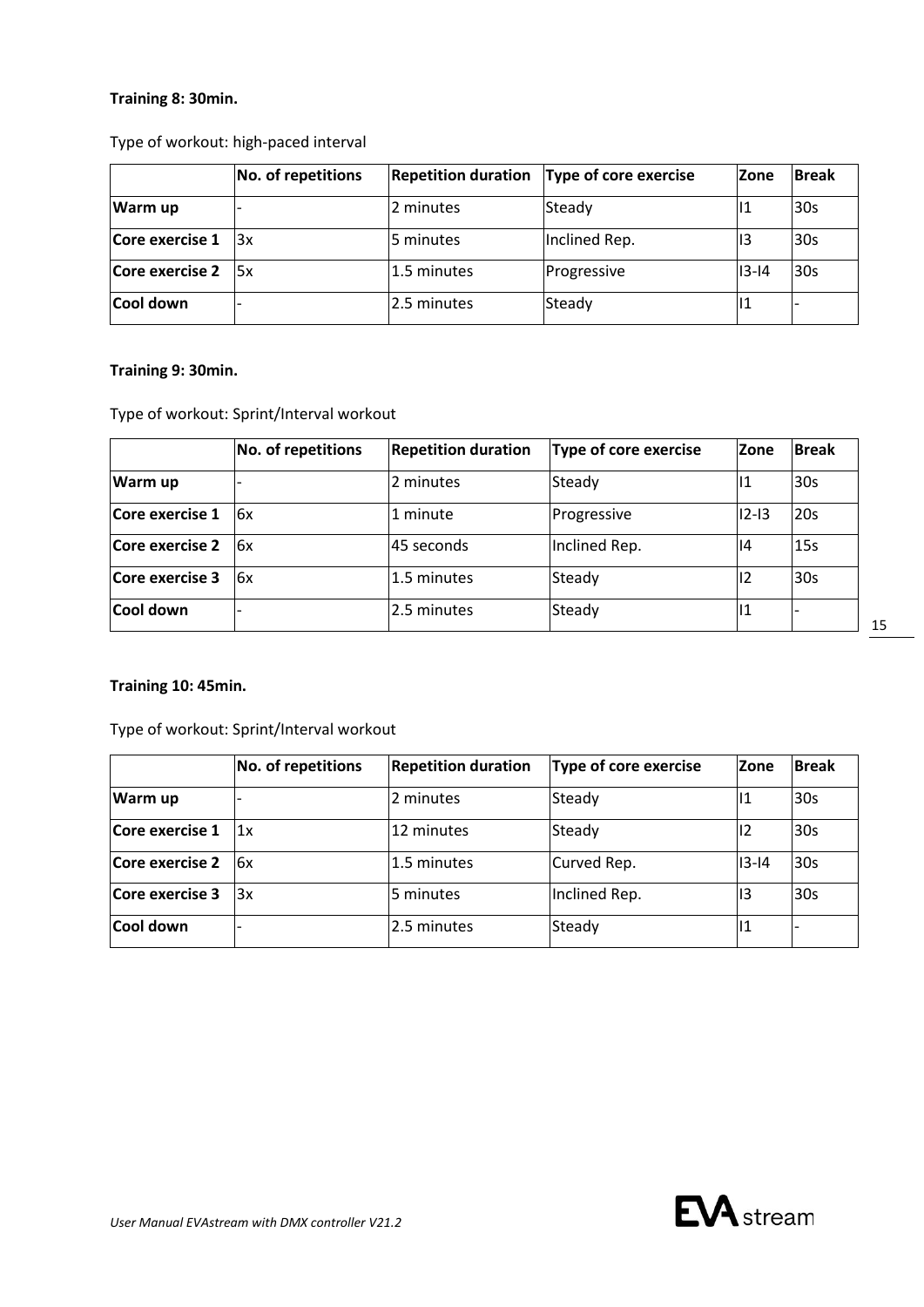# <span id="page-15-0"></span>**7. Progress of the Basic Training Program**

Use the checklist below to keep track of your progress within the program:

|                  | $1st$ session | $2nd$ session | 3 <sup>rd</sup> session |
|------------------|---------------|---------------|-------------------------|
| Workout 1        |               |               |                         |
| <b>Workout 2</b> |               |               |                         |
| <b>Workout 3</b> |               |               |                         |
| <b>Workout 4</b> |               |               |                         |
| <b>Workout 5</b> |               |               |                         |
| Workout 6        |               |               |                         |
| <b>Workout 7</b> |               |               |                         |
| <b>Workout 8</b> |               |               |                         |
| Workout 9        |               |               |                         |
| Workout 10       |               |               |                         |

### **Notes:**

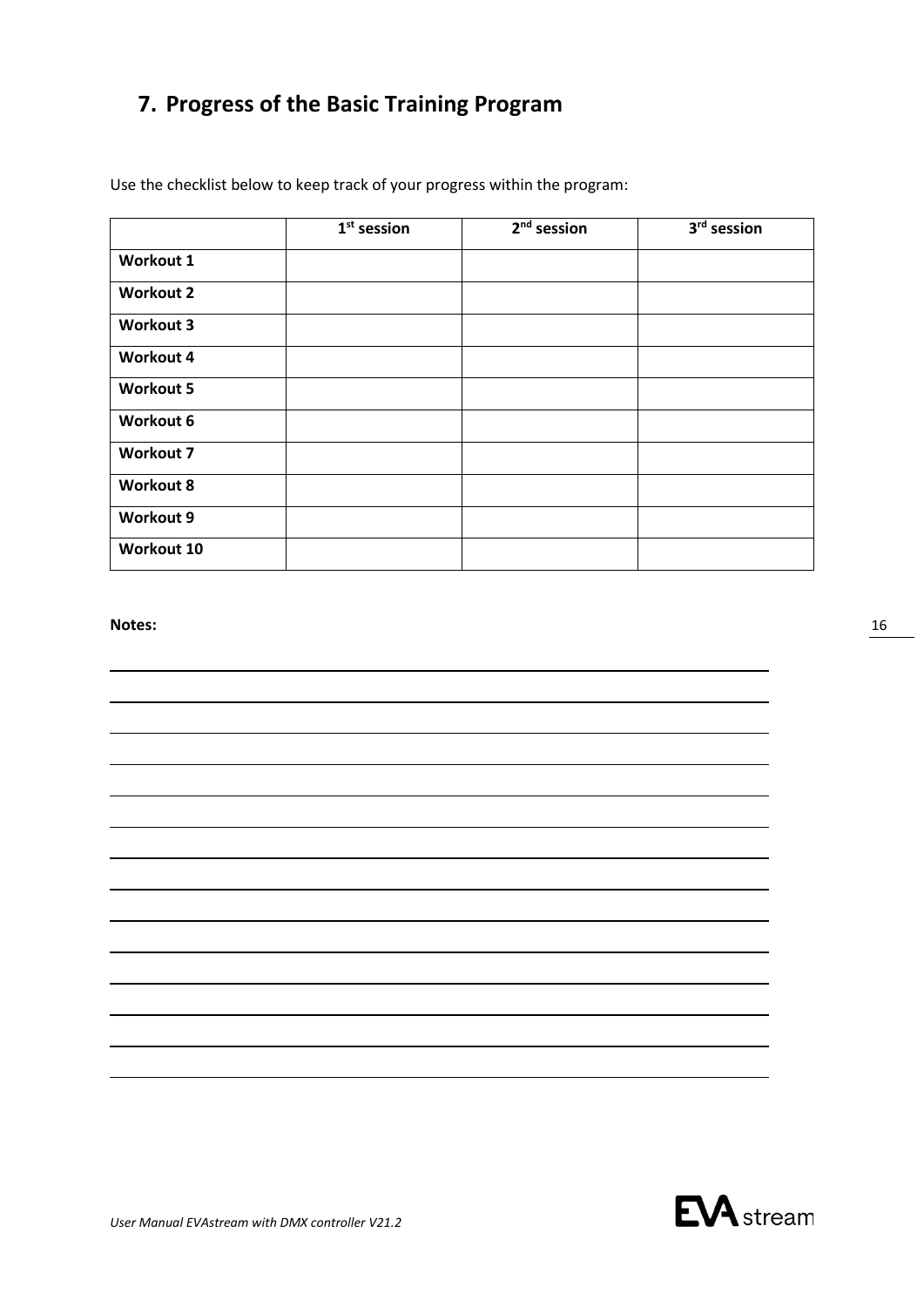# <span id="page-16-0"></span>**8. Sprint Workout Schedule**

In addition to the Basic Training program we have set up 5 short sprint workouts. These specific workouts allow you to get started with improving your speed. Every workout starts with 60 seconds of rest. This gives you time to get into the water and get ready for your workout.

### **Sprint 1: 10min.**

|                 | No. of repetitions | <b>Repetition duration</b> | Type of core exercise | <b>Zone</b> | <b>Break</b> |
|-----------------|--------------------|----------------------------|-----------------------|-------------|--------------|
| <b>Warm up</b>  |                    | 1.5 minutes                | Steady                |             | <b>30s</b>   |
| Core exercise 1 | 10x                | l30 seconds                | Progressive           | 14-15       | 120s         |
| Cool down       |                    | 1 minute                   | Steady                |             |              |

### **Sprint 2: 10min.**

|                        | No. of repetitions | <b>Repetition duration</b> | <b>Type of core exercise</b> | <b>Zone</b> | <b>Break</b> |  |
|------------------------|--------------------|----------------------------|------------------------------|-------------|--------------|--|
| Warm up                |                    | 1.5 minutes                | Steady                       |             | 30s          |  |
| Core exercise $1$   6x |                    | 145 seconds                | Steady                       |             | 30s          |  |
| Cool down              |                    | 1 minute                   | Steady                       |             |              |  |

### **Sprint 3: 15min.**

|                 | No. of repetitions | <b>Repetition duration</b> | Type of core exercise | <b>Zone</b> | <b>Break</b> |
|-----------------|--------------------|----------------------------|-----------------------|-------------|--------------|
| Warm up         |                    | 1.5 minutes                | Steady                | 11 1        | 30s          |
| Core exercise 1 | l5x                | 1 minute                   | Inclined Rep.         | $ 14 - 15 $ | 30s          |
| Core exercise 2 | l6x                | 30 seconds                 | Steady                | 115         | 15s          |
| Cool down       |                    | 1 minute                   | Steady                | ш           |              |

**Sprint 4: 10min.**

|                        | No. of repetitions | <b>Repetition duration</b> | Type of core exercise | <b>Zone</b> | <b>Break</b> |
|------------------------|--------------------|----------------------------|-----------------------|-------------|--------------|
| Warm up                |                    | l1.5 minutes               | Steady                | ll 1        | 30s          |
| Core exercise $1   8x$ |                    | 1 minute                   | Inclined Rep.         | 113-15      | l30s         |
| Cool down              |                    | 1 minute                   | Steady                | ll 1        |              |

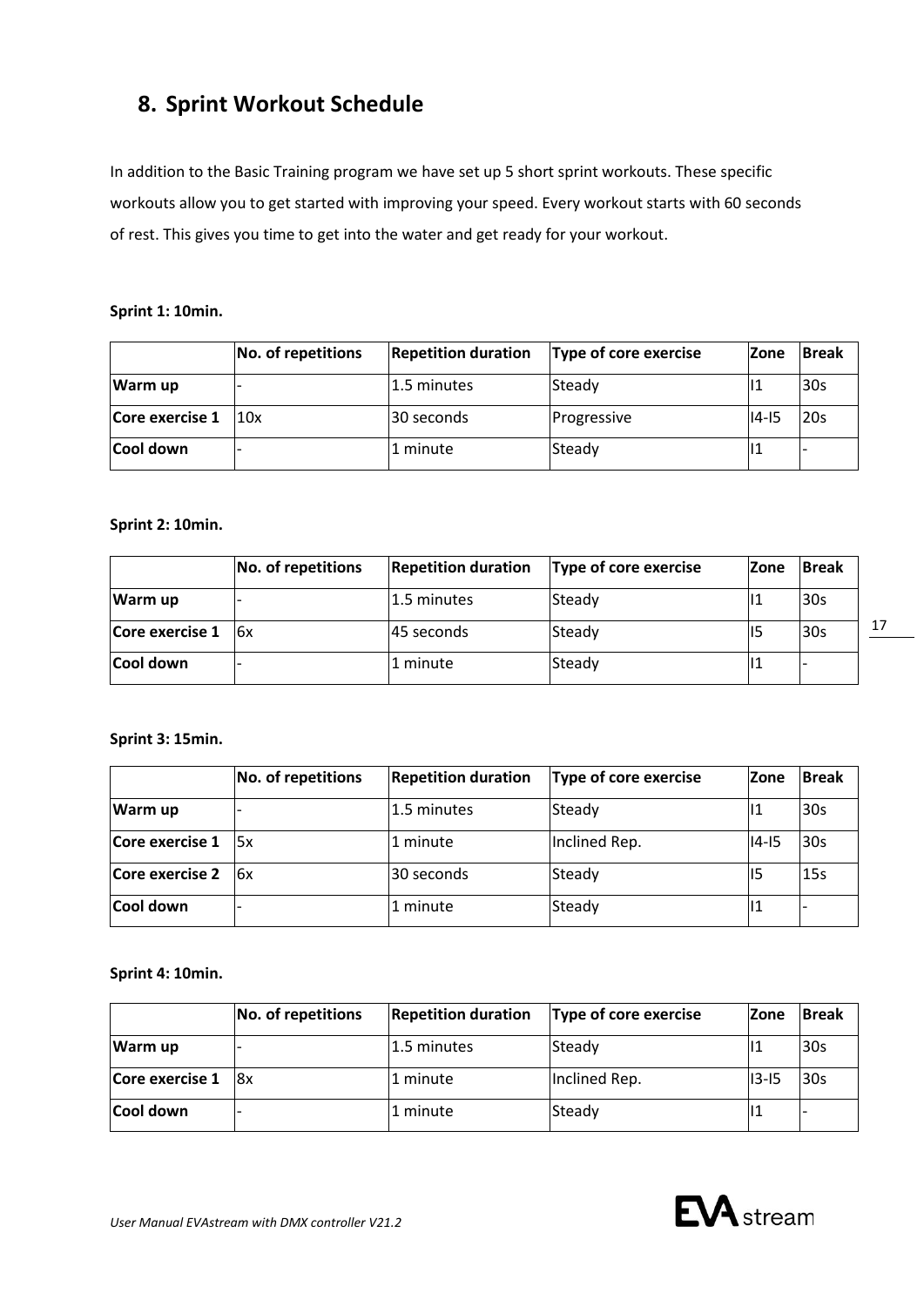### **Sprint 5: 15min.**

|                           | No. of repetitions | <b>Repetition duration</b> | Type of core exercise | <b>Zone</b> | <b>Break</b> |
|---------------------------|--------------------|----------------------------|-----------------------|-------------|--------------|
| Warm up                   |                    | 1.5 minutes                | Steady                | 11          | 30s          |
| Core exercise 1           | 10x                | 30 seconds                 | Steady                | 115         | 30s          |
| Core exercise $2 \,  3x $ |                    | 45 seconds                 | Inclined Rep.         | ll5         | 30s          |
| Cool down                 |                    | 1 minute                   | Steady                | 11          |              |

### **Notes:**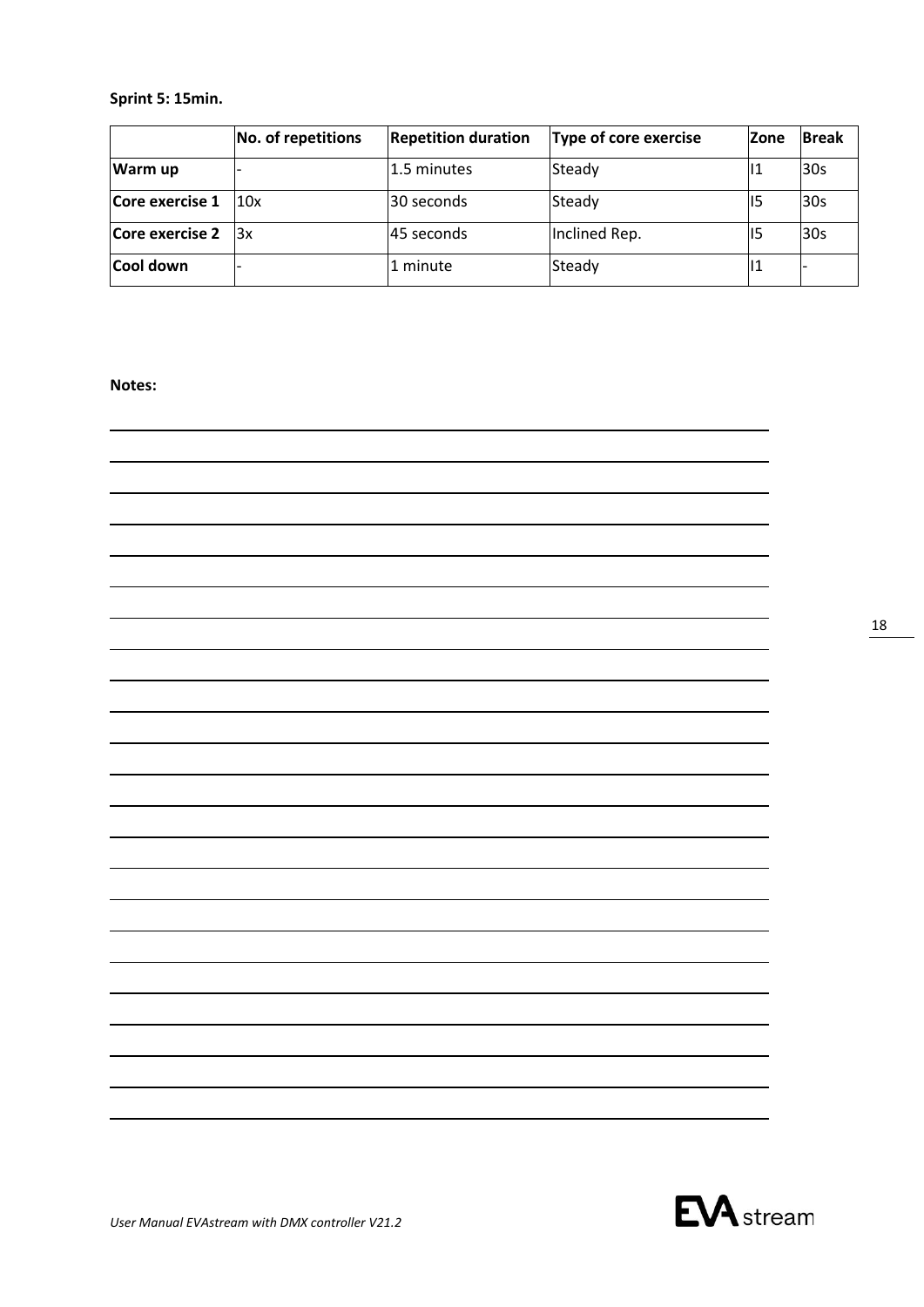# <span id="page-18-0"></span>**9. Endurance Workout Schedule**

In addition to the Basic Training program we have set up 5 longer endurance workouts. With these you can improve your endurance and fitness. Every workout starts with 60 seconds of rest. This gives you time to get into the water and get ready for the workout.

### **Endurance 1: 30min.**

|                 | No. of repetitions | <b>Repetition duration</b> | Type of core exercise | lZone | <b>Break</b> |
|-----------------|--------------------|----------------------------|-----------------------|-------|--------------|
| <b>Warm up</b>  |                    | 2 minutes                  | Steady                |       | 30s          |
| Core exercise 1 | 13x                | 18 minutes                 | Steady                | 12    | l60s         |
| Cool down       |                    | 2 minutes                  | Steady                | Ш     |              |

### **Endurance 2: 45min.**

|                 | No. of repetitions | <b>Repetition duration</b> | Type of core exercise | <b>Zone</b> | <b>Break</b> |
|-----------------|--------------------|----------------------------|-----------------------|-------------|--------------|
| Warm up         |                    | 2 minutes                  | Steady                | 11          | 30s          |
| Core exercise 1 | 15x                | 5 minutes                  | Inclined Rep.         | 13          | <b>60s</b>   |
| Core exercise 2 | 11x                | 10 minutes                 | Steady                | 13          | <b>60s</b>   |
| Cool down       |                    | 2 minutes                  | Steady                |             |              |

### **Endurance 3: 45min.**

|                 | <b>No. of repetitions</b> | <b>Repetition duration</b> | Type of core exercise | <b>Zone</b> | <b>Break</b> |
|-----------------|---------------------------|----------------------------|-----------------------|-------------|--------------|
| Warm up         |                           | 2 minutes                  | Steady                |             | 30s          |
| Core exercise 1 | 4x                        | 3 minutes                  | Progressive           | 13-14       | <b>60s</b>   |
| Core exercise 2 | Ax                        | l5 minutes                 | Inclined Rep.         | $12 - 14$   | <b>60s</b>   |
| Cool down       |                           | 2 minutes                  | Steady                | 111         |              |